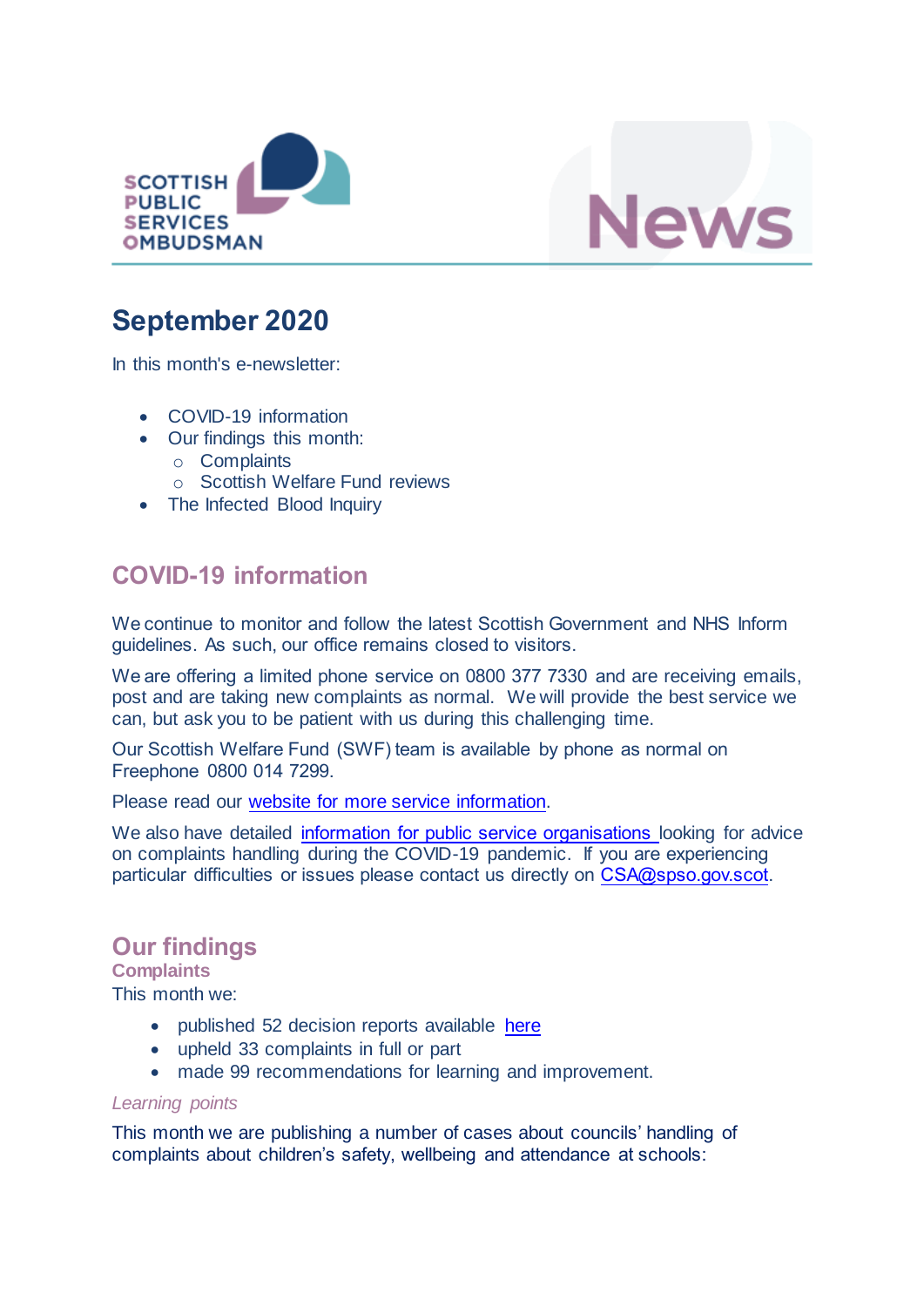• [201901739](https://www.spso.org.uk/decision-reports/2020/september/decision-report-201901739-201901739) – we found that the council failed to respond reasonably to the complainant's concerns about their child's safety at school. The complaint was upheld at the first stage of the complaints process by the school, and the school offered to put in place measures to support the child. However, we considered that they should have taken action earlier in response to the safety concerns raised (rather than waiting until a complaint was made). We also found that, at the second stage of the complaints process, the council only investigated the school's handling of the complaint and did not set out their position on the original complaint made.

We asked the council to apologise to the complainant and ensure that the school's Positive Behaviour Policy includes clear guidelines for teachers on actions that should be taken to safeguard the safety and wellbeing of children affected by behavioural incidents.

• [201809646](https://www.spso.org.uk/decision-reports/2020/september/decision-report-201809646-201809646) – we found that the council failed to communicate appropriately with the complainant about their children's poor attendance at school. While the school took some appropriate action to address the children's poor attendance, some of these actions were delayed and were not documented. We also found that the children's school did not have an up-to-date attendance policy in place in line with the council's instructions.

We asked the council to apologise to the complainant and review their attendance policy. We also asked them to ensure that the school has its own individual policy that will be made available on the school's website.

• [201900916](https://www.spso.org.uk/decision-reports/2020/september/decision-report-201900916-201900916) – we found that the council failed to share information about an independent school with the parents of a child who attended. The council had previously raised concerns about the school and the complainants became aware of this after their child was placed there. We considered that it would have been reasonable for the council to share their concerns about the school in some form with the complainants at the outset of the placement process.

We asked the council to apologise and ensure that in future, if there are concerns about an independent school that could reasonably be anticipated to impact on a child's placement there, then appropriate information is shared with the relevant parties.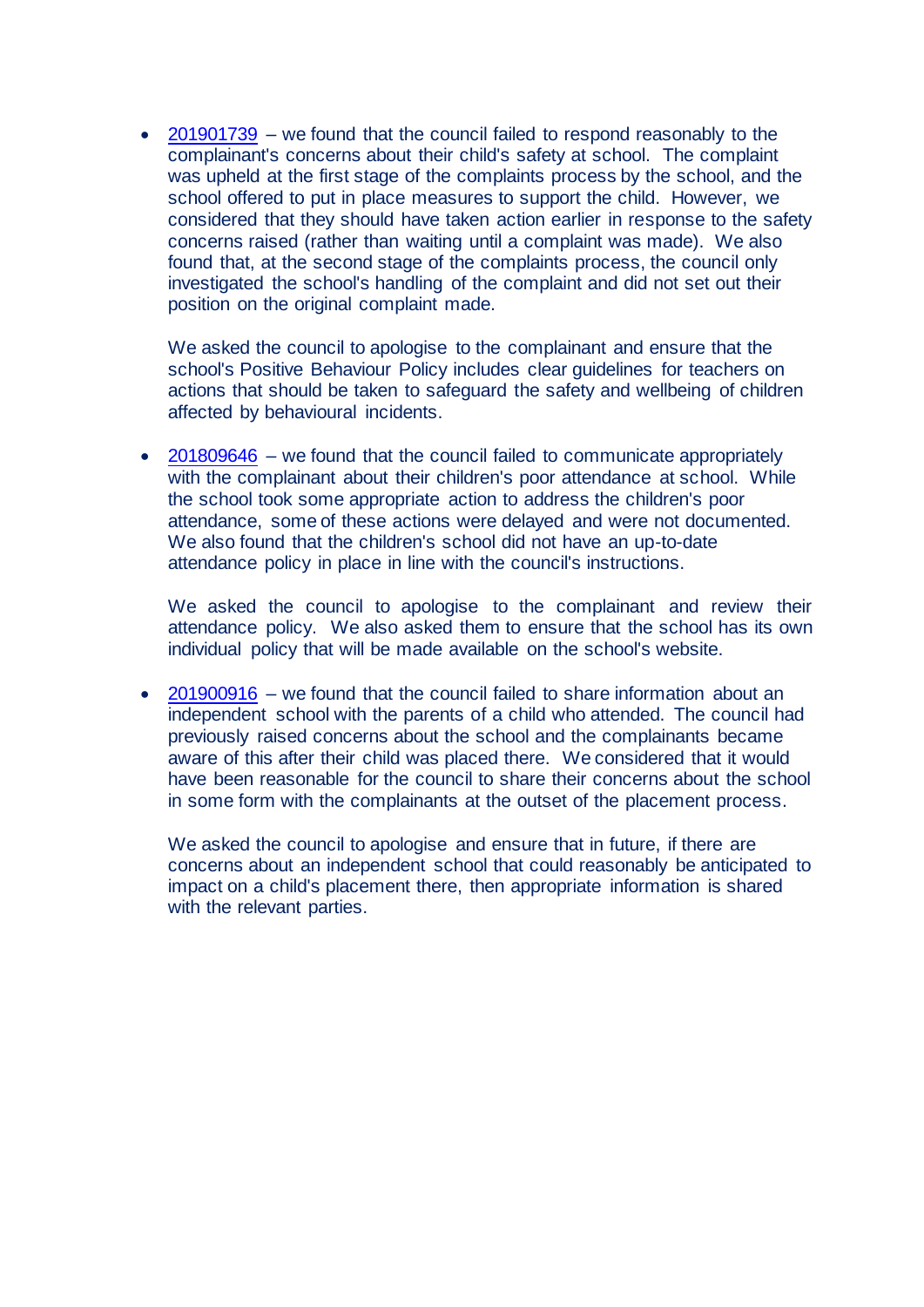### **Scottish Welfare Fund reviews**

*Statistics*

During August, we:

- responded to 92 enquiries
- made 76 decisions
	- o 18 community care grants
	- o 58 crisis grants
- upheld eight (44%) of the community care grant decisions determined and 16 (28%) of the crisis grant decisions
- signposted an additional 106 applicants to their local council. Many of these applicants were contacting us in error, however some said that they were having difficulty getting through to their local council. In these instances, we asked the councils to phone the applicants back.

#### *Case study: Applications impacted by the COVID-19 pandemic*

In one case, the applicant (C) had asked the council for a crisis grant as they had lost their job due to the COVID-19 pandemic. As a consequence, they were unable to pay their rent and were made homeless. C had no funds for food.

The council declined the initial application on the basis that C did not have a national insurance number. C requested a first tier review of the decision, however, the council did not change their original decision, and noted that they should not be entitled to the fund on the basis of their immigration status and not being satisfied they had recourse to public funds.

We reviewed the council's case file and spoke with C's representative, a housing advisor (A). A advised that C had since applied for Universal Credit and was awaiting the outcome. We disagreed with the council's assessment that a national insurance number is required as the guidance states this is not a part of the eligibility criteria. As an EEA national, C was also not subject to immigration control and their application should have been assessed in the normal way. As such, we changed the council's decision and awarded C £175. We also provided the council with feedback about their initial decision letter not containing sufficient detail.

A number of other SWF case studies relating to applications impacted by the pandemic can be found in the searchable directory [on our website.](https://www.spso.org.uk/scottishwelfarefund/case-summaries)

## **The Infected Blood Inquiry**

The Infected Blood Inquiry was set up to examine:

- why men, women and children in the UK were given infected blood and/or infected blood products;
- the impact on their families;